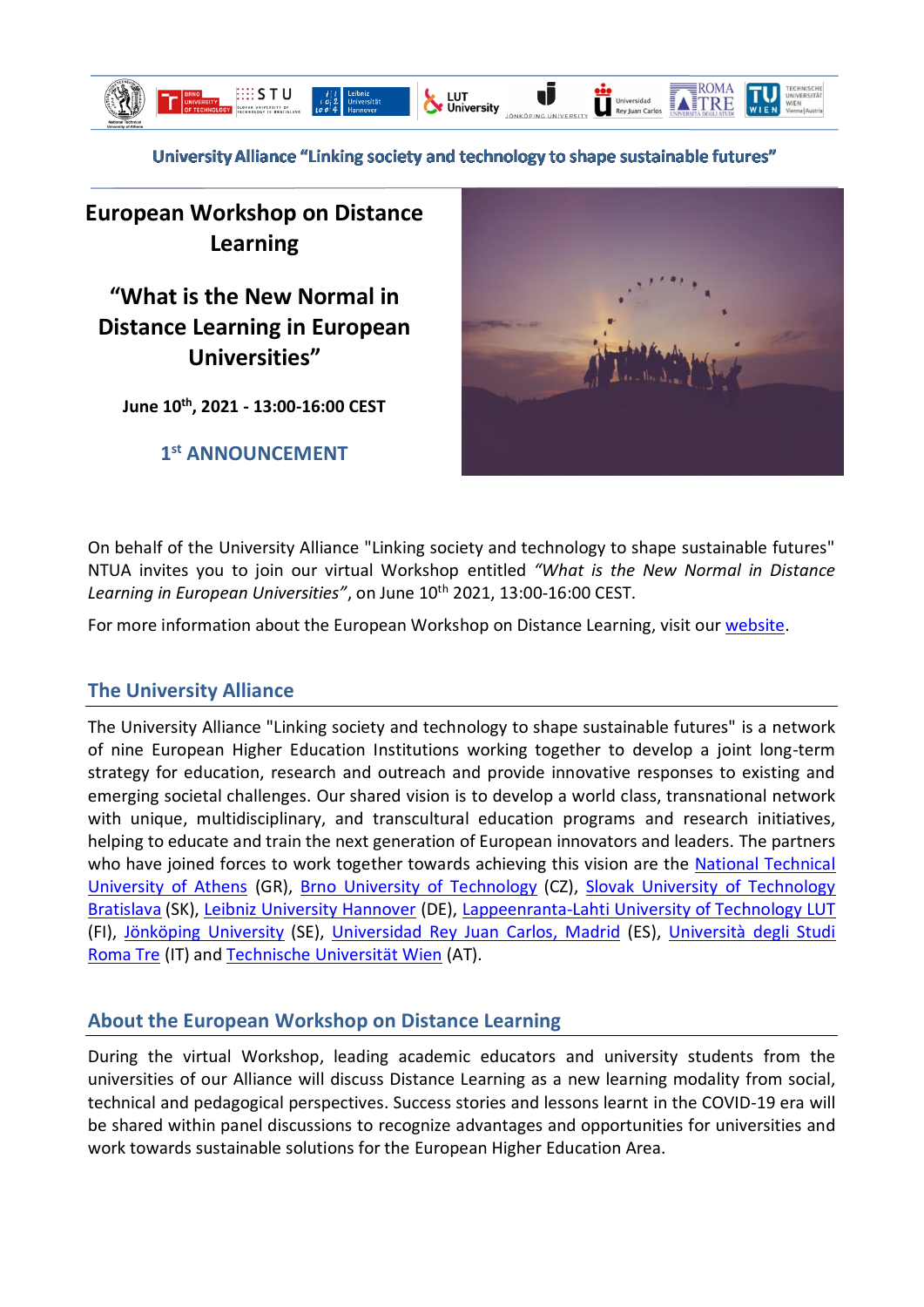

#### University Alliance "Linking society and technology to shape sustainable futures"

LUT<br>V University

J

Universidad<br>Rey Juan Carlos

ROMA

TRE

#### **[Agenda](http://dlworkshop.ntua.gr/agenda.html)**

The introductory Plenary Session includes a welcome speech, by the hosting National Technical University of Athens Rector, an introduction to the University Alliance "Linking society and technology to shape sustainable futures", presented by the Leibniz University Hannover Vice President, and a key note speech on remote education in our era exploring new ways of teaching in digital educational environments.

Three parallel Panel Sessions will follow, organized and moderated by the Alliance's representatives, with the participation of professors, students and IT experts of the Alliance's partners as [panelists,](http://dlworkshop.ntua.gr/speakers.html) both from STEM and Humanities disciplines, discussing through diverse viewpoints the enhancement of distance learning to achieve the best learning outcomes.

The workshop will be completed with a concluding Plenary Session on the issues discussed and next steps proposed.

#### **Key Note Speaker**

The [key note speech](http://dlworkshop.ntua.gr/speakers.html)"A strategic view on the future of higher education online learning" will be delivered by Assoc. Prof. Pedro M. Ruiz-Martínez, Vice-Rector for Strategy and Digital University, University of Murcia, Spain.

#### **Issues to be discussed during Parallel Panels**

- · Key opportunities/strengths/advantages you identified during the Distance Learning period.
- · Key challenges /risks/threats you experienced during the Distance Learning period.

#### **Interactivity**

Participants will be able to share their opinions and experiences though live polling and Q&A and have the chance to exchange views on Distance Learning.

#### **Livestreaming**

The European Workshop will be live streamed on the [hosting institution YouTube channel](https://www.youtube.com/NTUAofficial) and broadcasted live on the [website](http://dlworkshop.ntua.gr/) of the workshop.